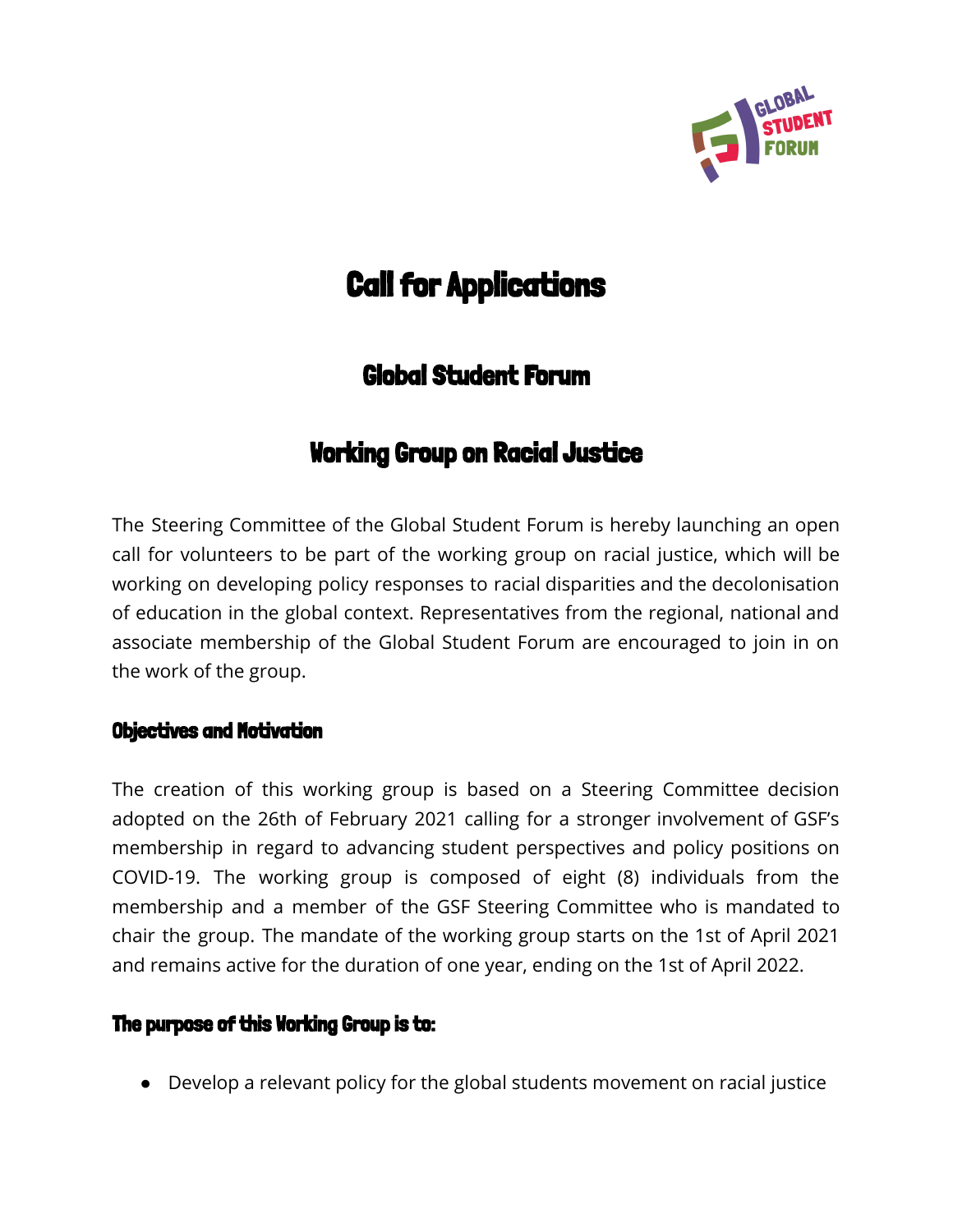

- Amplify racial justice campaigns through solidarity campaigns
- Produce policy briefs and notes on the decolonisation of education

### Responsibility and Outcome

The working group will monitor all forms of racial discrimination against students and to promote racial justice policy and interventions that enhance the capacity of student organisations and movements. This working group will include solidarity, anti-racism and cultural development representatives in the global student movement who possess the capacity to see the intersections of race in education, social, political and economic systems.

### **Application**

The GSF is committed to geographic and gender balance to ensure diversity within its working groups. The Steering Committee would like to encourage individuals from all over the globe to apply in order to ensure diversity amongst the working group members and support a balanced and differentiated approach in the working group outcomes. The application should consist of a short motivation letter and a CV resume.

We encourage interested candidates to apply as soon as possible, but no later than the:  $19<sup>th</sup>$  of March 2021 at 23:00 CET. Applications should be sent to steering.committee@globalstudentforum.org

The working group members engage on a voluntary basis. Meetings of the working group will take place online, making use of online tools provided by the GSF, and face-to-face, during the GSF's future events, when possible.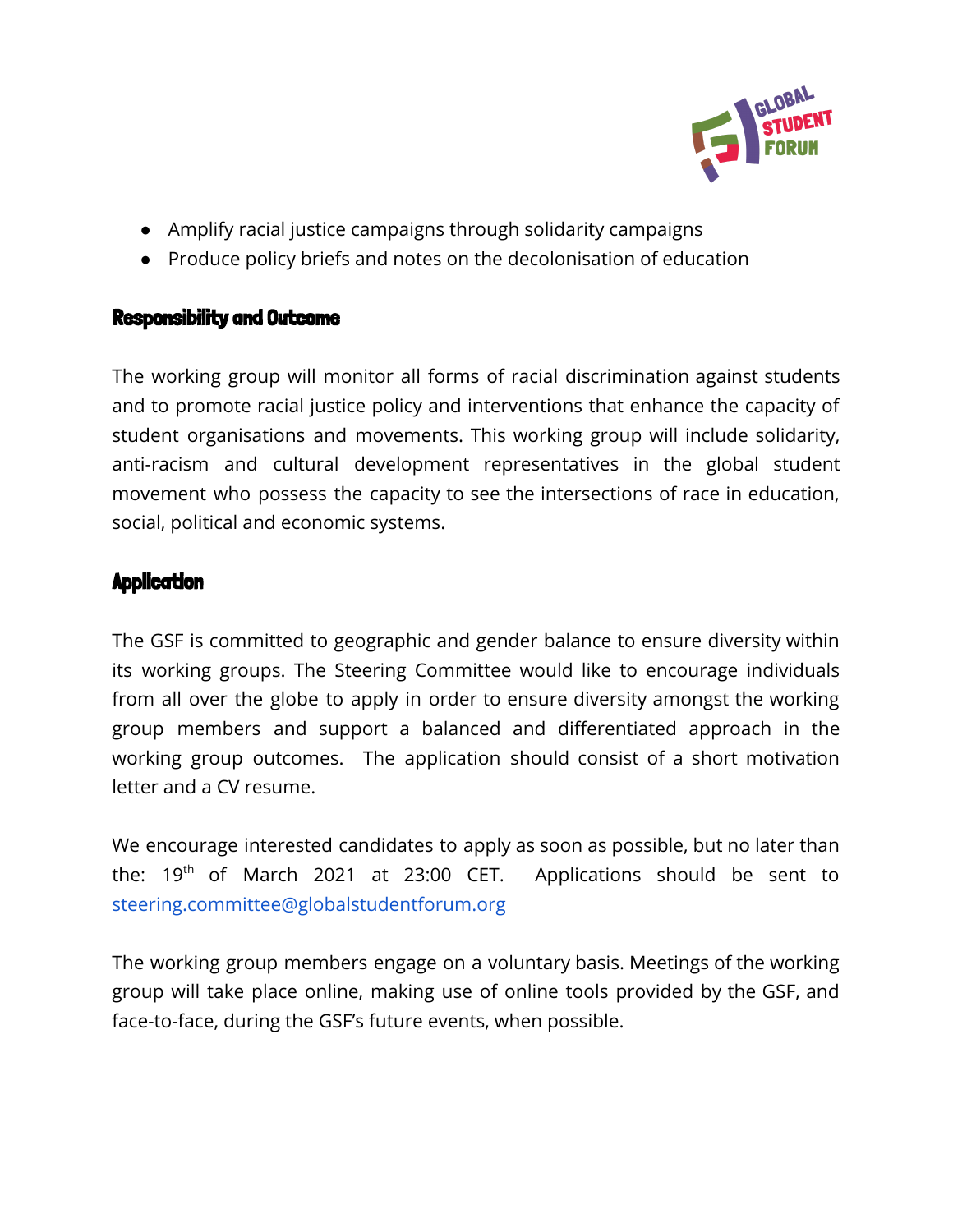

#### Expectations and Considerations

Working Group members are expected to:

- Be capable of discussing and writing in English.
- Engage wider networks of student organisations and movements as well as relevant stakeholders in their respective regions.
- Participate in regular working group meetings held online and face-to-face, when possible (workload: 2-3 hours per week).
- Work on a voluntary basis but can expect to gain valuable policy and networking experience.
- Attend meetings and events on behalf of the Working Group when applicable.
- Ensure that information is widely distributed within their home organisations, movements and regional networks.

#### **Reporting**

The working group reports to the Steering Committee of the Global Student Forum. Participation in the preparation of reports to the Steering Committee is expected from working group members.

#### Selection and Deadline

Applicants will be selected by the Steering Committee based on their motivation letter (maximum 600 words) and CV according to the rules of selection adopted by the Steering Committee, taking into account regional and gender diversity. If you have any questions regarding this call and the working group at large, do not hesitate to contact: Amílcar Sanatan (he/him) ([amilcar@globalstudentforum.org](mailto:amilcar@globalstudentforum.org))